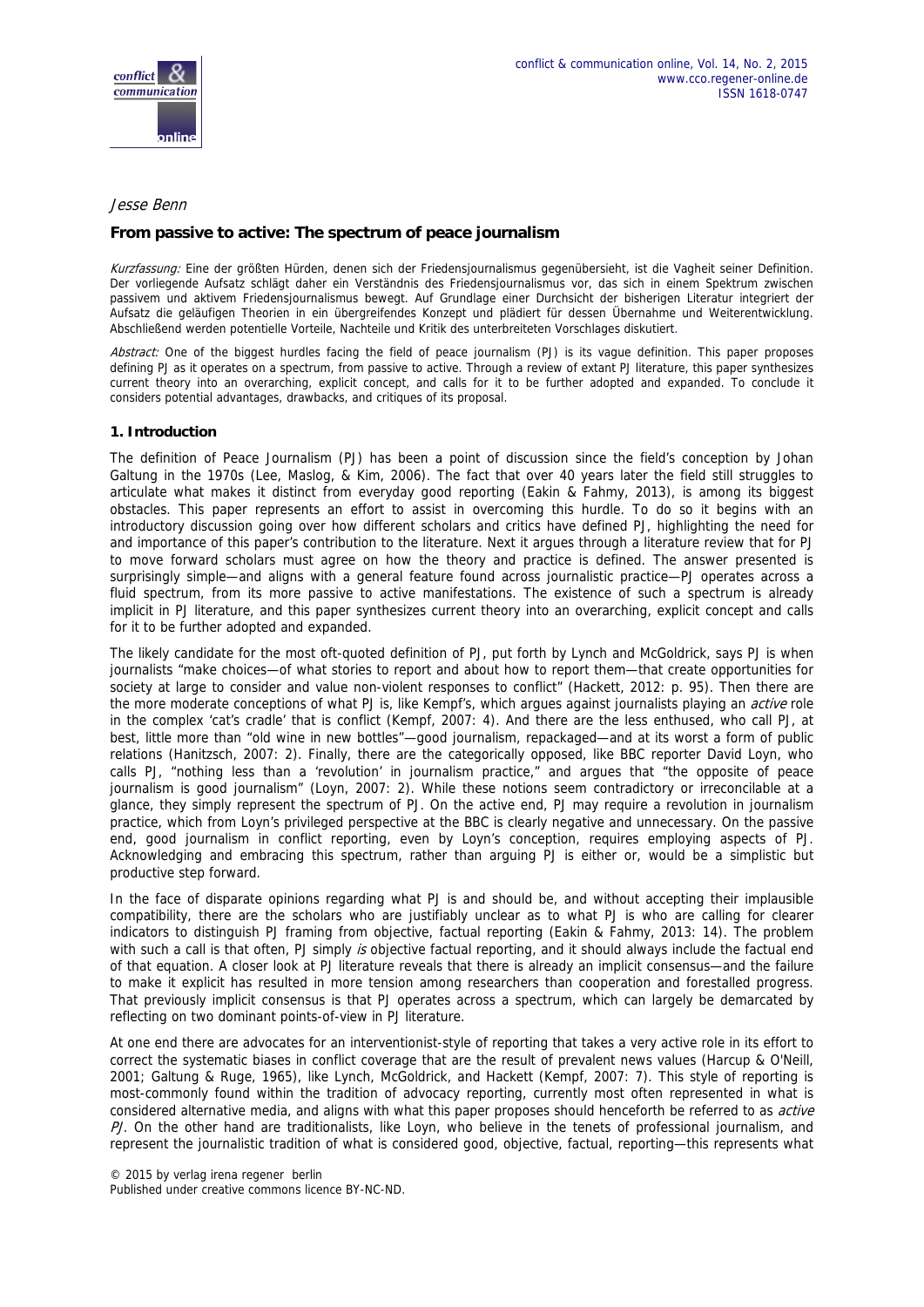this paper suggests is the *passive* end of the PJ spectrum. Because the intention here is not to weigh in in any definitive manner on the loaded, and necessarily ongoing debate over what 'good' journalism is, this paper only asks the reader to consider it in its normative form—this means it is objective, neutral, and searches for truth in a reflexive way, acknowledging and attempting to correct the inherent issues associated with each of these ideals. The intention here is to reconcile differing viewpoints in PJ, with the goal of forwarding its theory and practice. While a similar spectrum exists in war/violence journalism—ranging from bad (active) to typical (passive)—this paper focuses on the spectrum of peace/conflict reporting, while only briefly noting that war/violence journalism operates on a spectrum as well, essentially from bad to worse.

## **2. Assumptions, limitations, scope, and methodology**

This paper begins with the assumption that more peace in the world is a good thing, and that PJ has some potential, however limited, to contribute to this (Lynch, 2008: xvi, 17, 61, 136, 138), despite the structural (Hackett, 2006), cultural (Shinar, 2000) (Barnhurst, 2011), sociological (RuB-Mohl, 2008) (Schudson, 1989), and political economic (McChesney, 2003), barriers it faces. Further, it takes for granted PJ's premise that current conflict reporting reflects a systematic bias that highlights and sensationalizes war and violence, and that PJ offers a number of valid methods for reporters to work against this systematic bias, (Hackett, 2006; Galtung & Ruge, 1965; Shinar, 2009; Stoiciu & Shinar 1992). This paper is limited in its scope, however. The aim is not to weigh in on the validity of different researchers, practitioners, advocates, and critics arguments about this systematic bias, and/or how to overcome it, nor does it intend to offer any closed-ended definitions or ideas about what PJ is or should be, as this seems limiting and counter productive to PJ's success. Counter intuitively, rather than narrowing it down, a better understanding of the definition of PJ comes from a more open and fluid conception of what it can be; the spectrum approach offered here allows for such fluidity. And finally, the intention is not to pass judgment on the potential for PJ to become a standard aspect of conflict reporting. Rather, the objective is to offer a reconceptualization that accepts the diversity of, and integrates the current, often mutually-exclusive, limiting, combative, and unclear definitions of what PJ is, or should be; as indicated by the ongoing debate and confusion among its scholars, practitioners, and advocates.

The methodology used includes a review of classic and contemporary PJ theory (Galtung & Ruge, 1965; Shaw, et al., 2011; Lynch & McGoldrick, 2000; Lynch, 2008; Keeble, et al., 2010; Harcup & O'Neill, 2001) PJ case studies (Ben-Yehuda, 2005; Eakin & Fahmy, 2013; Neumann & Fahmy, 2012; Shinar, 2000; Shinar, 2009; Stoiciu & Shinar, 1992; Wolfsfeld, 1997); critiques (Hanitzsch, 2007; Loyn, 2007); and more (Wickenden & Atton, 2006; Bennett, 1996; Poell & Borra, 2012; Entman, 2003; RuB-Mohl & Fengler, 2008; McChesney, 2003). There are necessary limits on such a literature review. Academics, like journalists, cannot escape the reality of deadlines, and as a result the literature review this paper is based on could hardly be considered exhaustive. What follows is largely a thought-experiment, which first builds on its preliminary argument through additional discussion of the aforementioned literature review, intended to further explicate the need for such a reconceptualization of PJ theory. And it ends exploring the potential benefits and drawbacks of reconceptualizing and reconciling PJ theory to explicitly label its spectrum of support, from passive to active.

Before launching into its main argument, a brief history of notable and salient contributions to PJ is in order—this is not meant to encompass the entire history of PJ literature, nor is it presented strictly chronologically, the ambition is to explain some of the relevant contributions to PJ theory in this specific context. Further, it is necessarily limited to PJ literature. Though there is a breadth of literature that could be included from outside this specific realm regarding the appropriate levels of engagement and role perceptions of journalists, doing so goes beyond the scope here. When limited by time and space, some rabbit holes are inevitably left unexplored. It is worth pointing out that the spectrum, from active to passive, is a feature found and studied across journalism. Observers vs. advocates, participants vs. neutral disseminators of information, those with a view from somewhere vs. those with a view from nowhere… and so on, all represent such a spectrum. As such, it is not that PJ's spectrum is unique; it is that its spectrum is pronounced and seldom acknowledged, and that this combination has slowed the adoption of PJ among researchers and practitioners.

#### **3. Passive to active: Making the spectrum explicit**

In 1965 Mari Ruge and Johan Galtung's groundbreaking essay The Structure of Foreign News established the problematic way news values and journalistic conventions largely govern how conflict is represented in the news (Lynch, 2008: 19; McGoldrick & Lynch, 2012: 1042). Out of Galtung and Ruge's essay, PJ was born. Conceptualized by Galtung, McGoldrick, Lynch, and others, largely following the 1991 Gulf War (Shaw, et al., 2011 & Hanitzsch, 2004), PJ is meant to provide reporters a toolkit to correct the systematic bias demonstrated by Galtung and Ruge in conflict reporting. Further, PJ attempts to offer a framework for peace theorists and scholars to research and analyze the 'policy implications' of the 1965 study on conflict reporting (McGoldrick & Lynch, 2012: 1042).

As PJ theory has evolved, several key additions have been made in need of mention. First is Galtung's conceptualization of the different elements of peace/conflict oriented reporting, which include: 1) A peace/conflict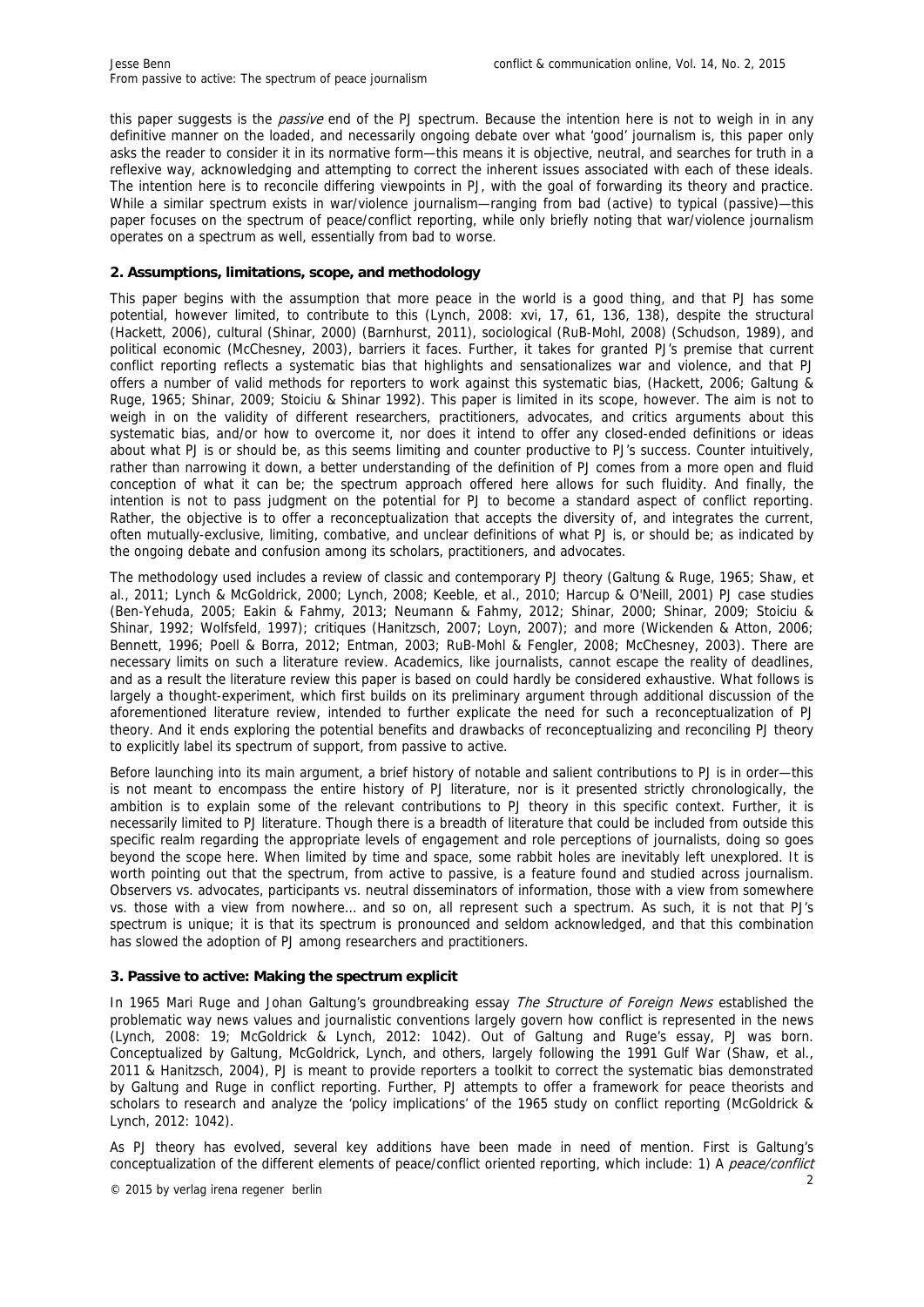oriented approach, which provides historical and cultural context behind conflict formation from all (not both) sides, humanizes all sides, and offers a win-win orientation in coverage, among other factors (Shinar, 2009: 453). 2) A *truth-oriented* approach, which, among other features, is meant to deconstruct propaganda and offer audiences the best chance at, in Stuart Hall's terms, oppositional and negotiated readings (Lynch, 2008: 153). 3) A people-oriented approach, which includes, among other factors, a focus on people peacemakers, and giving voice to the voiceless; and 4) A *solution-oriented* approach, which is distinguished by defining the road to peace as, non-violence + creativity = peace (Shinar, 2009: 453).

These elements of peace/conflict journalism listed above are almost always presented directly opposite of their antithesis, Galtung's elements of war/violence reporting, which include: 1) A war/violence-oriented approach that tends to offer a zero-sum orientation, 'us-them' journalism, and a dehumanization of 'them', among other dynamics. 2) A *propaganda-oriented* approach that attempts to expose 'their' untruths and help cover up 'our' lies, among other features. 3) An *elite-oriented* approach that focuses on elite peacemakers and other factors biasing elites; and 4) A *victory-oriented* approach, typified by its defining the road to peace as, victory + ceasefire = peace (Shinar, 2009). It would be useful to consider these elements on a spectrum as well, from actively bad journalism—particularly represented by the war/violence and propaganda-oriented approaches—to the more typical, passive war/violence coverage—particularly represented by the elite and victory-oriented approaches which are common in conflict coverage.

All of the aforementioned elements have been further operationalized (Shinar, 2007) and consistently used to some extent in research both for content analysis, and to better expound what PJ is, (see Fransius, 2013: 6-14; Shaw, et al., 2011: 71, 109, 169-170; Lynch, 2008: 19-20; Shinar, 2009: 453, and Table 1, for more). Agneta Soderberg Jacobson's study on Swedish news providers' conflict reporting found an overwhelming bias toward male subjects (85 percent), images (75 percent), and sources (89 percent) (Jacobson, 2010: 107). This led to an addition to the table: gender awareness and gender blindness (see Table 1). Normatively, gender awareness should be present in all good reporting, and though it may require an active approach to accomplish, both passive and active PJ should seek to include this awareness in reporting. It should not be acceptable in 2015 for journalists—in and out of conflict reporting—to rely so heavily on male sources, and to offer such skewed coverage of male subjects and imagery. Thus, Jacobson's category is singled out both because it is an addition to the original four elements of peace/conflict journalism, and because its absence from common use in current literature emphasizes the need for its emphasis in an effort to make the category a member of the status quo. As a brief aside, it seems a similar category regarding racial/ethnic awareness/blindness would be another useful addition to the currently accepted elements of war/peace journalism.

| Peace/Conflict Journalism                                          | War/Violence Journalism                                      |
|--------------------------------------------------------------------|--------------------------------------------------------------|
| L. Peace/conflict-oriented                                         | L. War/Violence-oriented                                     |
| II. Truth-oriented                                                 | II. Propaganda-oriented                                      |
| III. People-oriented                                               | III Flite-oriented                                           |
| <b>IV.</b> Solution-oriented<br>Peace = $nonviolence + creativity$ | <b>IV.</b> Victory-oriented<br>Peace = $victory + ceasefire$ |
| V. Gender awareness                                                | V. Gender blindness                                          |

Table 1, adapted from Keeble, Tulloch, and Zollmann (2010, p. 114).

As Galtung's classic four elements pertain to the spectrum of PJ, they can generally be correlated with its more active or passive form. For instance, a truth-oriented approach should be most associated with fundamental, good journalism and passive PJ, as it suggests conflict reporting requires reflexivity, and a refusal to echo government propaganda without offering context, encouraging oppositional and negotiated readings. This truthoriented approach would continue to apply to active PJ, bringing up an important point: The spectrum of PJ generally builds on itself from passive to active, like a pyramid (Figure 1), and in general active PJ will incorporate the base elements of passive PJ, before going a step further. Building off the two base levels, gender awareness and a truth-oriented approach, a peace/conflict-oriented approach could be identified as slightly more active, while people-oriented, and solution-oriented approaches are the most active, and likely to operate mainly in alternative media. These are, admittedly, limited, broad-stroke generalizations discussing where different elements might fit on the spectrum of PJ. It is important to keep in mind that none of these elements is fixed; passive PJ could easily incorporate a people-oriented and solution-oriented approach to coverage.

Simply put, in the overarching, normative concept suggested here, passive PJ is when reporting avoids the use of war/violence journalism, and incorporates some of PJ's toolkit to provide truly competent conflict coverage, but does not generally go further into the realm of intentionally inverting the hierarchy of sources, offering creative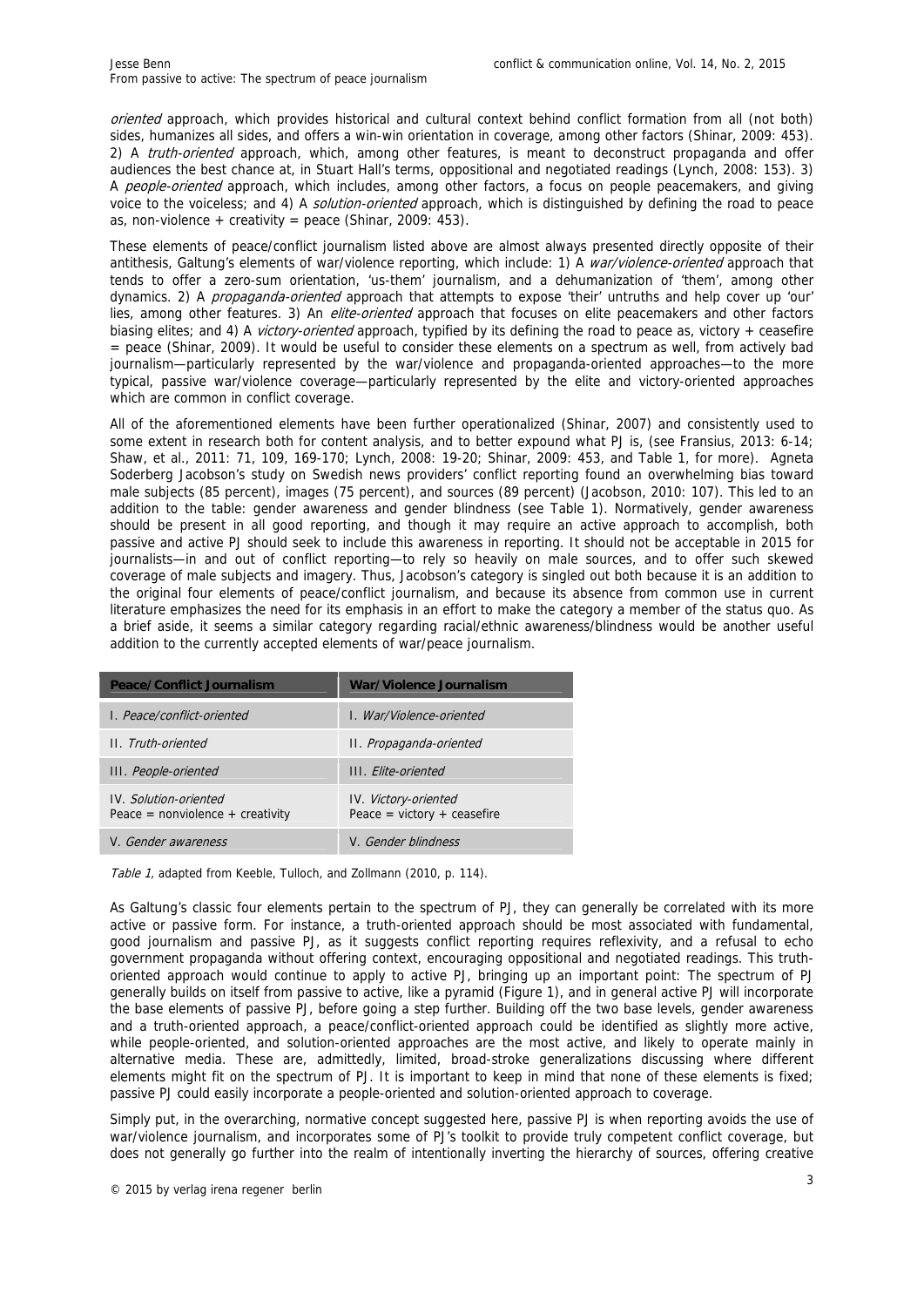solutions, and actively playing the role of journalist/peacekeeper. This type of reporting is likely to be welcomed in more traditional elite media and Public Service Broadcasting (PSB), like the BBC, where Loyn works. To be clear, this does not mean passive PJ cannot or should not seek to balance the normal hierarchy of sources, or offer creative solutions as they come up in coverage; these activities are just less likely to be sought out in this type of PJ and hence less prevalent.



Figure 1, adapted from Keeble, Tulloch, and Zollmann (2010, p. 114).

This interpretation of PJ is necessary, as journalists like Loyn are unlikely to see themselves as active peacekeepers whose jobs require offering creative solutions to conflict, but are likely to agree that providing historic context of conflicts, and deconstructing government propaganda, are both compulsory features of quality conflict reporting. Whether Loyn wants to call it by name, that is PJ. This demonstrates the overlap between "good" journalism, and passive PJ. Instead of letting this overlap confuse the definition of PJ, the spectrum approach embraces it. Understanding PJ in this way thus overcomes one of the field's major obstacles—rather than distinguishing PJ from good journalism, however, it simply accepts that, at times, the two are the same.

Active PJ, by comparison, is when journalists and media organizations choose to go further, incorporating themselves into peacemaking processes, offering creative solutions, inverting normal sourcing routines, and taking other proactive steps to bring about peace through reporting. Using the pyramid in Figure 1 to visualize this process is helpful to understanding the spectrum in at least three ways: 1) It illustrates how active PJ builds on passive PJ. 2) It represents the likely overall levels of practice of PJ in conflict coverage, with passive PJ operating more commonly than active PJ (Maslog & Lee, 2005; Lee, et al., 2006). And 3) It shows the likely levels of support from journalists (Loyn, 2007) and PJ researchers (Kempf, 2007), with the more mainstream, traditionalists occupying the larger space at the bottom of the pyramid, generally aligned with passive PJ.

Some researchers have already operationalized evaluative criteria based on active and passive indicators of PJ in their research (Maslog & Lee, 2005; Lee, et al., 2006). In this case, passive PJ criteria are considered, "'passive' or 'non-interventionist'—not likely to denote a conscious effort to counter war propaganda and create opportunities to consider and to value non-violent alternative responses to conflict" (Lynch, 2008: 143). While active PJ is considered "the iteration and exploration of backgrounds and contexts; the provision of cues to form negotiated and/or oppositional readings of war propaganda, and the coverage of suggestions and initiatives for peace from whatever quarter" (Lynch, 2008: 143; Keeble, et al., 2010). The suggestion of this paper is not necessarily to reimagine these evaluative criteria, rather, the spectrum of PJ advocated here would incorporate the use of such indicators and encourage their refinement and further use, while expanding the terms active and passive to include a broader conceptualization across PJ.

While some advocates for PJ seem ready to give up its more passive attributes in favor of its more active ones (Shaw, et al., 2011), this would be a mistake. For instance, if what Lynch calls "accidental peace journalism" (McGoldrick & Lynch, 2012: 1043) is occurring, and if, as he says, "there is some, so there could be more" (Lynch, 2008: 232), then work remains on all ends of PJ's spectrum, from the passive, or accidental PJ, to the full-fledged advocacy that represents the top of the spectrum of active PJ (see Figure 1). By more clearly understanding and articulating what elements of PJ are most likely to "accidentally" make their way into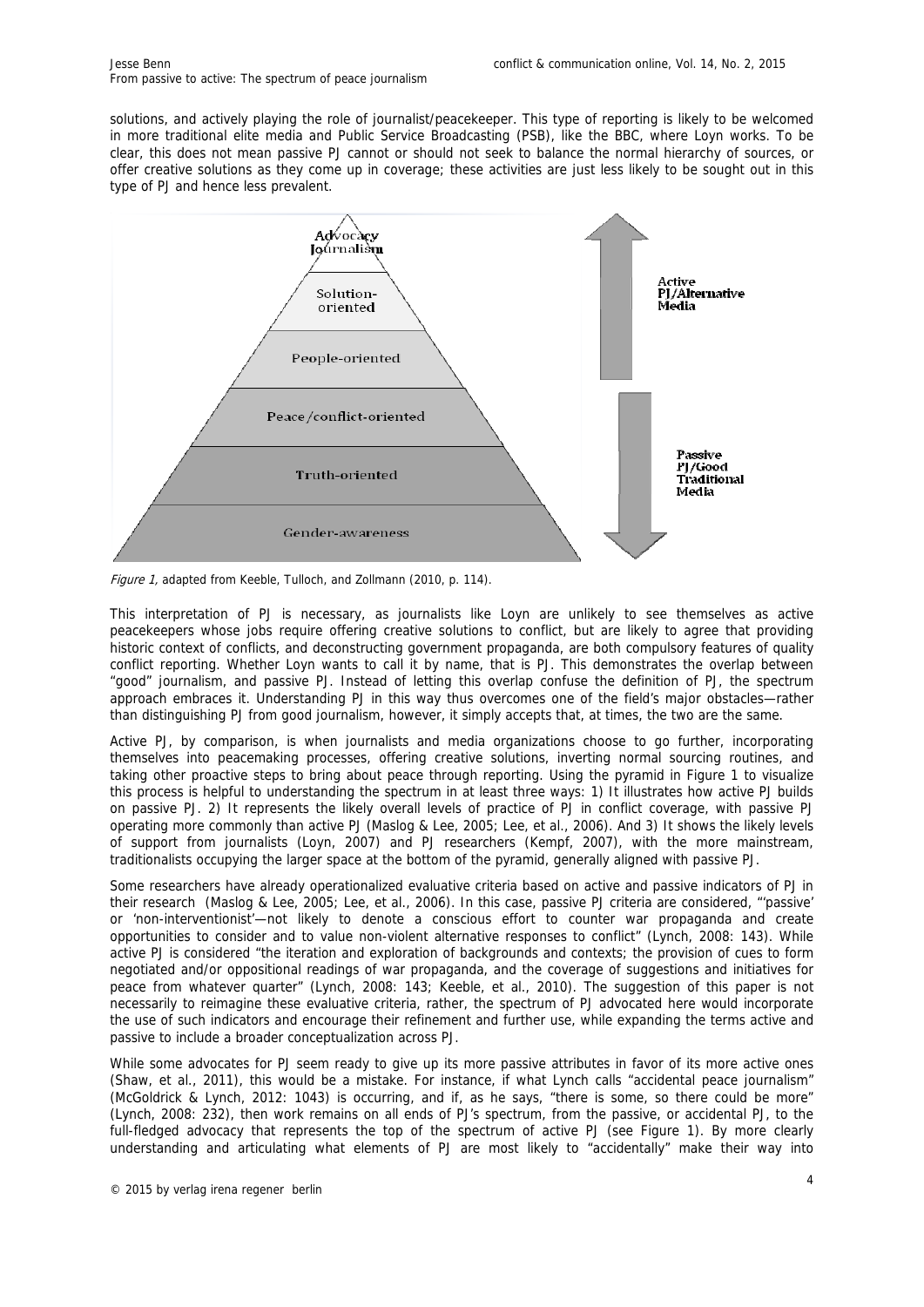coverage, PJ advocates can make suggestions to mainstream news outlets that are likely to improve the odds of such happy accidents. Further, for active PJ to be a convincing, potent force, it must be rooted in passive PJ, and it must be applied at the appropriate time. This is highlighted by Mogekwu's (2011) consolidation of different scholars' concepts of the progression of conflict, Kempf's two-step process to conflict coverage, and Bläsi's (2009) analysis regarding how and when to implement different types of PJ during these different phases of conflict. Each of which align with the spectrum approach.

 Though often used interchangeably in reporting with violence (Lynch & McGoldrick, 2000), conflict and violence are different (Fransius, 2013). Put relatively simply, conflict can be defined as "a process through which two or more actors try to pursue incompatible aims or goals while trying to stop the other(s) from pursuing their goals" (Lynch & McGoldrick, 2000: 6). Mogekwu (2011) goes further analyzing the nature of the term as it relates to PJ in his chapter of "Expanding Peace Journalism: Comparative and Critical Approaches," and fleshes out a few key points worthy of mention.

First, Mogekwu notes the importance that "no limiting definition [of conflict] should be allowed;" this avoids a predetermination of analyzing conflict and allows for the open-ended complexity of the concept (Mogekwu, 2011: 241). This aligns with the suggestion here that PJ should not be limited in its definition, as it must operate alongside the open-ended complexity of conflict. Next, Mogekwu determines that conflict is "rooted in people's beliefs about goals as opposed to facts" (Mogekwu, 2011: 241), demonstrating the need for conflict reporting to offer a truth-oriented approach that helps deconstruct beliefs rooted in myth and propaganda and to build goals based on the facts as they manifest for all sides. Finally, he ties together several scholars' explanations of conflict progression into two categories: 'latent' and 'manifest' conflict (Mogekwu, 2011: 241-243).

The purpose and the importance in distinguishing latent from manifest conflict to PJ, Mogekwu finds, is that conflict has a natural progression, with parties gradually moving from a place of potential negotiation and understanding during the earlier latent stage, to a far-less manageable point during the manifest stage, when the conflict "assumes mythical dimensions" and parties become entrenched and unwilling to negotiate (Mogekwu, 2011: 242). For PJ to have the best chance at successfully fulfilling its normative goal to bring about peace it should focus on latent conflict, where it is most likely to have an impact; this is where active PJ has its biggest role to play.

If conflict is different from violence, as described above, then to make this fully clear the term 'violence' requires further definition to completely distinguish the two and to discuss how these distinctions function in relation to active and passive PJ. Galtung identifies two basic forms of violence, 'direct' or 'personal' and 'structural'; noting an important distinction between the two as is relevant to PJ. While the more familiar direct or personal violence involves physical contact—punching, shooting, bombing, and such—making its effects obvious and immediate, the effects of structural violence are less visible or direct (Lynch, 2008: 51; Keeble, et al., 2010: 124), and thus more elusive for media professionals to clearly understand and articulate, and consequently for its consumers to make sense of. Again, this is where active PJ is apt to be its most effective. Violence in all its forms is inherently destructive. Conflict, on the other hand, can be constructive (Lynch & McGoldrick, 2000: 6), and does not need to lead to violence (Fransius, 2013), it is these distinctions that are of importance to discussions in PJ.

Another important contribution to PJ theory, as it relates to this paper's proposed spectrum, is Kempf's two-step process. Kempf argues, put simply, that PJ should operate in a two-step process depending on whether the ongoing conflict is latent or manifest. Kempf's two-step process, by-and-large, aligns with this paper's concept of passive and active PJ. The first step, de-escalation oriented conflict coverage, is meant to take place during the hot phase of conflict, or manifest conflict. This style of coverage is characterized by objective, distanced and respectful reporting, which takes a critical distance from war supporters, and increases public awareness of the high price violent means to ending conflicts demands (Kempf, 2007). These traits correspond with passive PJ. During this stage Kempf says reporters should not propose solutions (Kempf, 2007).

Proposing solutions takes place during the second, aptly named step, solution oriented conflict coverage. As the name and logical sequence implies, this step parallels active PJ, and is demarcated by its focus on reconciliation between conflicting parties in a search toward cooperative ways to solve or transcend their differences, and its active search for peaceful alternatives (Kempf, 2007). Kempf argues that this phase of conflict reporting should only happen during the latent phase of conflict, "when the hot phase of the conflict is over and every voice calling for moderation is not automatically perceived as hostile" (Kempf, 2007: 7). Kempf's choice of wording is telling, as it indicates he sees PJ's active role taking place after violence breaks out—referring to the hot phase of conflict in the past tense. Given Galtung's notion of the invisible nature of structural violence, and the natural progression of conflict expounded on by Mogekwu, Kempf's solution oriented conflict coverage, and active PJ, are likely to also be of use *before* violence breaks out.

It may be that Kempf is simply being realistic, however, in assessing the likeliness of active PJ taking place during the nonviolent stage of conflict that precedes a violent one. Burkhard Bläsi (2009) looked in more depth at implementing PJ during different stages of conflict—specifically nonviolent conflict, violent conflict, and in the aftermath of violent conflict—and finds that solution oriented PJ faces the fewest challenges during the latter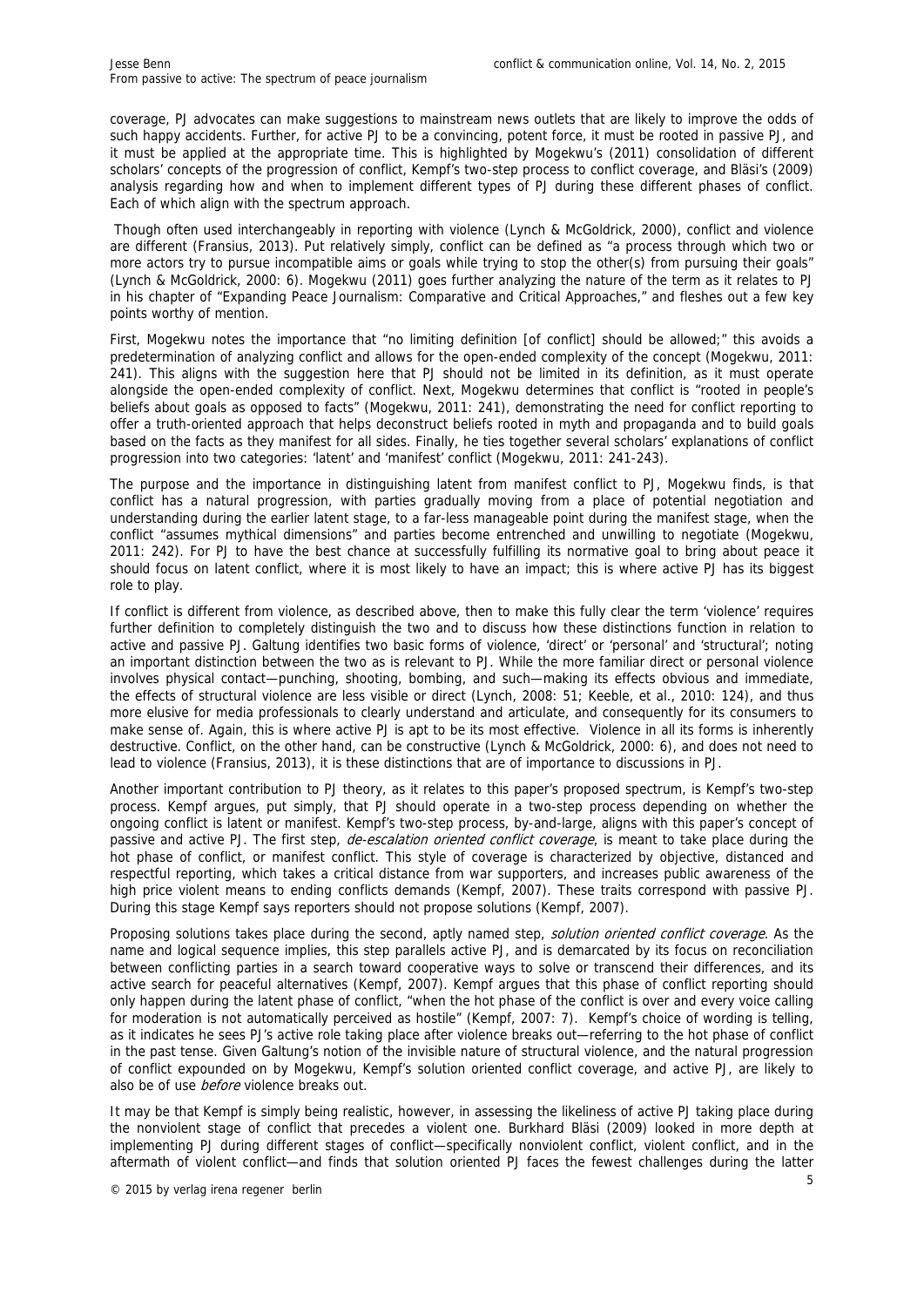stage. At the same time, Bläsi finds the first stage to be more auspicious to this style of PJ than the second. This progression aligns with the spectrum approach advocated for here. Viewing Bläsi's findings through the spectrum, journalists should focus on a mix of active and passive PJ prior to violent conflict, passive PJ during violent conflict, and active PJ following violent conflict.

As the brief discussion above has already shown, there is significant tension between PJ's different levels of supporters, its varying definitions among scholars, and this subsequently leads to confusion for PJ scholars and would-be practitioners (Eakin & Fahmy, 2013). But overshadowing these micro-disputes is one fundamental macro-agreement—more quality journalism is needed in conflict reporting. It is how to achieve this aim that varies. For Loyn the answer lies in sharpening, not altering, the tools of a reporter, like objectivity and a search for truth (Loyn, 2007). For Lynch, perhaps PJ's most prominent advocate, practitioner, and scholar, the answer lies in a much broader change in journalism, both its culture and organizational structure, and ideally a more proactive role for journalists as peacemakers. But the desire for improved conflict reporting is mutual. By using a spectrum approach to understanding PJ, these different points-of-view are largely reconciled and can be seen as complementary in their quest to achieve a shared goal of improving conflict reporting.

## **4. A branch needs roots: Settling an unsettling debate**

Most recently, the debate in PJ has moved toward what has been described as a 'root-and-branch critique', viewing mainstream journalism as 'indissociable' from the war journalism that PJ scholars problematize. Those promoting this approach ask if PJ would, per Lynch and McGoldrick's definition, 'create [more] opportunities for society at large to consider and value non-violent conflict', if it was to *switch* its advocacy and training to focus on alternative, rather than mainstream media (Shaw, et al., 2011: 9, emphasis added). The spectrum approach does not require making such a switch, it only requires acknowledging the existence of this choice.

For instance, in a mainstream news organization, where traditional professional norms and the structural constraints on journalism—on individual (RuB-Mohl & Fengler, 2008; McManus, 1997) and organizational levels, (Bennett, 1996; McChesney, 2003)—are more prevalent than alternative media, advocates of PJ could tailor their approach by suggesting techniques associated with passive PJ that align with traditional good journalism. Whereas in alternative media, advocates could propose more active forms of PJ, like inverting the hierarchy of sourcing that typically favors elites and offering creative solutions to conflict. It is to this discussion, how alternative media and active PJ complement one another, that this paper turns now.

## **5. Active peace journalism and alternative media**

Although some scholars have argued that alternative media will free PJ 'from the mainstream journalism straitjacket to be able to bring about change' (Mogekwu, in Shaw, et al., 2011: 250), alternative media face challenges that are both unique to the medium (Wickenden & Atton, 2006; Poell & Borra, 2012), and nearly ubiquitous to reporting. Because the active end of the PJ spectrum is likely to largely operate in the realm of alternative media, considering what alternative media is, why active PJ fits here, and what the benefits are to more clearly aligning active PJ with alternative media, is useful. After that, benefits of acknowledging the spectrum of PJ, while keeping its passive aspects, will be discussed in light of the impacts to both active and passive PJ.

The first question that needs to be answered is why active PJ fits with the emerging practice of alternative media. Tony Harcup conceptualizes alternative media as playing a role nurturing, reflecting, and demonstrating active citizenship (Harcup, 2011). If PJ, when it departs from traditional journalism and enters the realm of advocacy must be local and community based, as Mogekwu suggests (Shaw, et al., 2011: 252), then it certainly offers the potential for increasing the population of Mouffe's ideal active citizens: "A radical, democratic citizen must be an active citizen, somebody who *acts* as a citizen, who conceives of herself as a participant in a collective undertaking" (Harcup, 2011: 17 emphasis in original).

Next, if alternative media are concerned with the process as well as the product (Harcup, 2011: 18), then the hands-on methods of active PJ should be at home in this medium. Because current journalistic processes create systematic biases, as PJ scholars have been demonstrating in conflict reporting since 1965 (Galtung & Ruge, 1965), then it seems alternative media would often apply a proactive corrective process. Again, this aligns with the active end of the PJ spectrum, demonstrating that alternative media is an appropriate arena for active PJ to operate. This is not meant to suggest active PJ cannot occur outside of alternative media, just that this is a auspicious area for its proponents to focus and expect to be embraced. At the same time, alternative media might go too far in the direction of a people-oriented approach, leaving out important context and views from policy makers and other elites. Before drawing any conclusions about the effectiveness of active PJ in alternative media, more study is needed, but the potential seems promising.

Finally, as the active end of PJ's spectrum is most represented by the people and solution-oriented elements of Galtung's classic concept of the four elements of PJ, these line up well with alternative media practices (see Figure 1). In the case of a solution-oriented approach, alternative media can "be understood as 'a crucible in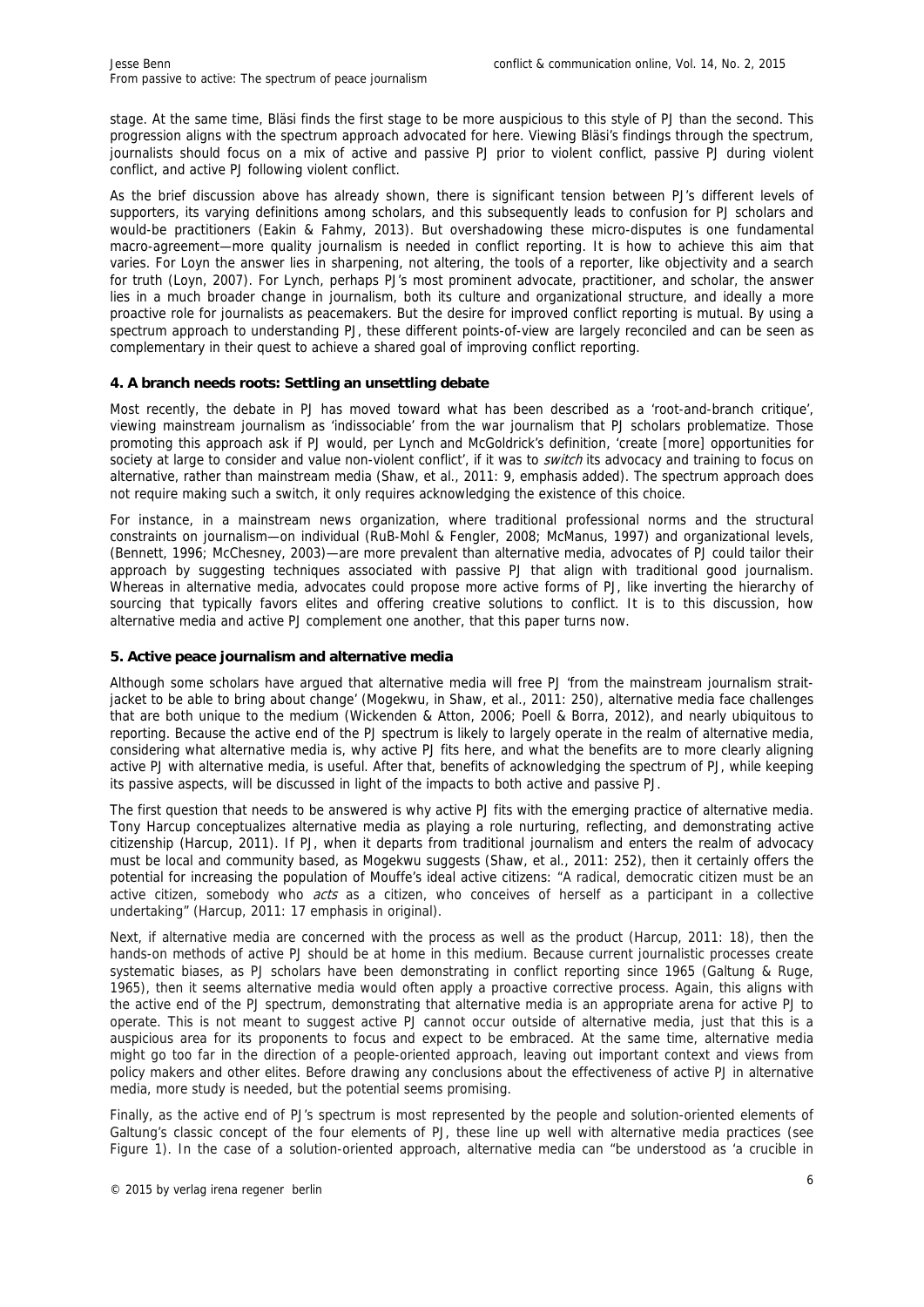which people could become aware of a range of alternative strategies for understanding and changing the world as they found it'" (Harcup, 2011: 18). Dissatisfied with both mainstream practices of news production and coverage, as well as the epistemology of news, alternative media often challenges these structures (Shaw, et al., 2011). And in the case of a people-oriented approach, alternative media also offer promise to offer a voice to the active citizens who often engage in these public or counter public spheres and challenge existing power structures (Harcup, 2011, p. 18). Further, Wickenden & Atton (2006) found a 'counter-elite' hierarchy of sourcing—or put differently a people-oriented approach—in their case study subject, SchNEWS. This type of sourcing offers its own challenges and drawbacks, like a failure to represent the views of citizens who were not part of the politicized, grassroots activism aligned with the political ideology of SchNEWS, and thus such outlets should be approached with caution as a potential mediums for active PJ, but they show some promise and challenge mainstream media's overreliance on elite sources.

Highlighting the many challenges faced by alternative media organizations like SchNEWS, it is necessary to mention the organization is no longer in existence. The outlet officially threw in the towel on September 24, 2014 due to, "a lack of the people and interest required to keep it going" (SchNEWS, 2014).

The main challenge facing alternative media and PJ, particularly active PJ, is that, despite the disintegrating myth of objectivity (Bennett, 1996; Keeble, et al., 2010: 199), and an increasing awareness of structures common in news media that highlight sensational, war/violence-oriented reporting, advocacy reporting remains largely at the margins of popular media production, consumption, and acceptance (Lee, et al., 2006). By accepting and acknowledging that PJ lies on a spectrum, this challenge is largely negated, as some practitioners, advocates, and researchers can choose to engage with active PJ or not, without needing to abandon PJ altogether.

In her chapter of Peace Journalism, War and Conflict Resolution, Jean Lee C. Patindol comes close to advocating for considering PJ on a spectrum, but she misses the mark and instead highlights the problem with making value judgments regarding what qualifies as PJ. Patindol, rather than acknowledging the spectrum, argues for a *lourneying'* of progression in awareness from traditional journalism, to conflict-sensitive journalism, and eventually to outright PJ (Patindol, 2010: 201). Or in the terms used here, from war/violence reporting, to more passive PJ, to more active PJ. It is easy to see how such a denigrating description of traditional journalism could offend hard working, genuinely competent, but traditional journalists. Rather than lump traditional journalism in with war/violence reporting, as Patindol does, a more sensitive and articulate language should be applied: labeling war/violence reporting explicitly as 'typical' or 'bad' reporting. This makes it clear that traditional good journalism, though it is largely the exception rather than the norm in mainstream media, has a place operating alongside PJ, and can be incorporated into conflict reporting in traditional media outlets, most often in its passive form.

For those like Loyn, who cannot overcome their attachment to standard journalistic values, it seems little will convince them to practice the alternative, advocacy style of journalism referred to here as active PJ, or what Patindol calls "outright PJ." This is perfectly okay, and that acceptance is largely where the approach proposed here differs from Patindol's. Journalists like Loyn should look to sharpen their tools of reporting by schooling themselves in the practices of passive PJ; which, unlike active PJ, is little more than a toolkit for good traditional reporting as it manifests in unique ways to conflict reporting. By advocating for an open, fluid, multifaceted, and inclusive spectrum of PJ, rather than Patindol's value-laden conception of a progression through levels of PJ, journalists clinging to standards of objectivity and traditional reporting could benefit from at least some of PJ's passive practices, instead of throwing out the baby of passive PJ, with the bathwater of active PJ. Or put another way, with an open spectrum, rather than an intentional push toward advocacy, the approach offered here is less likely to scare off traditional journalists and media outlets that are averse to advocacy journalism.

#### **6. Final thoughts**

Before concluding, some final thoughts to summarize this paper's concept of active and passive peace journalism are essential. Passive PJ is reflexive and aware of the limitations news values, reporting methods, individual motivations of journalists, structural restraints, and many other aspects involved in the broad field of journalism and media, inherent in conflict coverage. Far more than lying dormant, as the name passive might seem to imply, passive PJ takes proactive measures to correct these systematic biases to offer truly competent conflict coverage. Simply put, for journalism to be any good in conflict reporting it must incorporate these basic aspects of PJ; all else lies on the spectrum of war/violence reporting. Further, passive PJ integrates and synthesizes extant theory, like the classic elements of peace/conflict journalism as originally put forth by Galtung, and adapted by others, Mogekwu's concept of conflict, Galtung's two basic types of violence, Kempf's two-step process, as well as current evaluative criteria as originally used by Lee, Maslog, and Kim, and made more explicit by Lynch, and more.

Of equal importance, the concept of passive PJ presented here helps answer the call made by current PJ researchers for a distinction between what is unique to PJ, and what is simply traditional good journalism, by acknowledging that traditional good journalism taking place in conflict reporting is passive PJ, as a failure to incorporate the passive aspects of the PJ toolkit inevitably results in incompetent reporting. Finally, passive PJ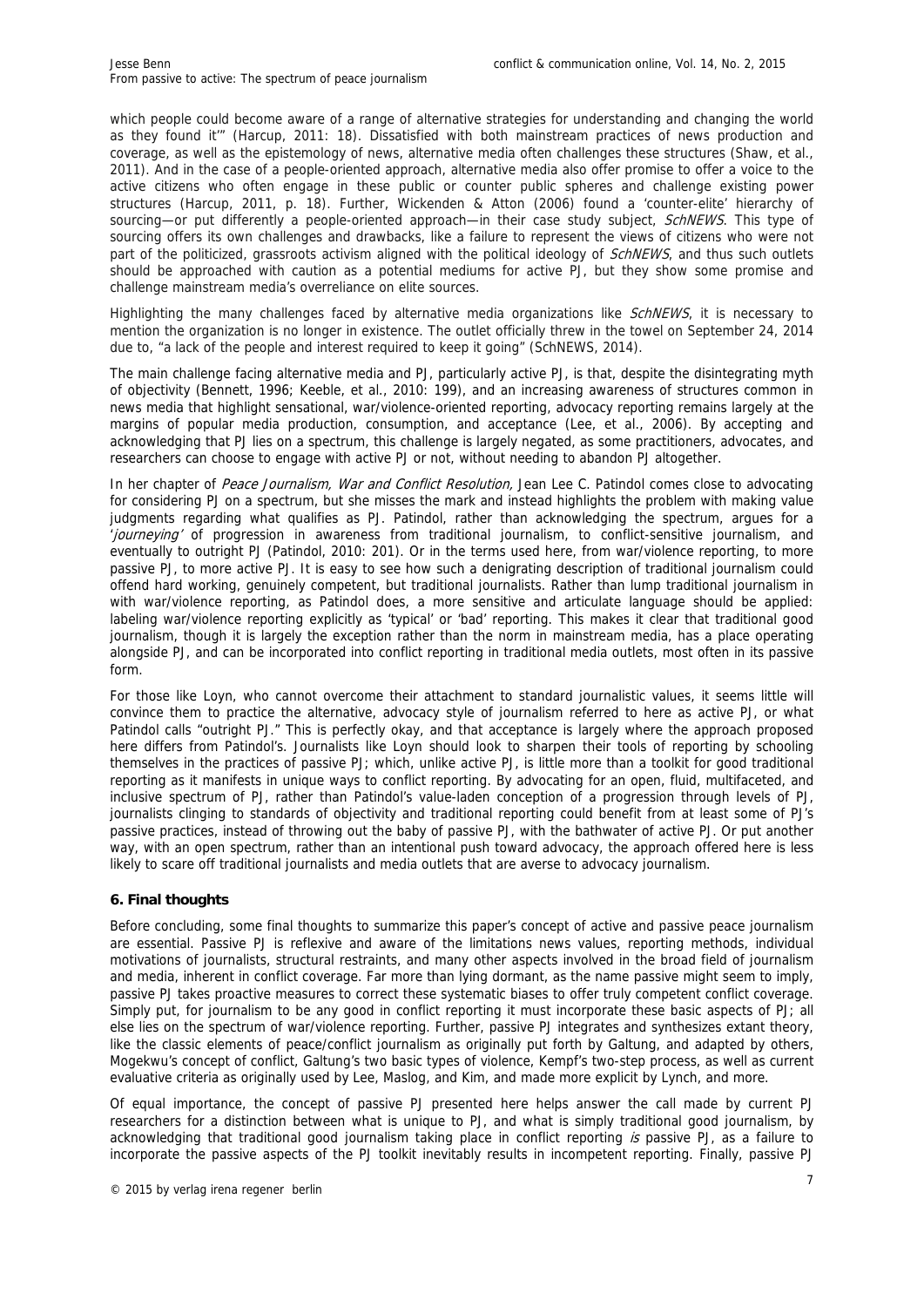should start at the base level of an avoidance of war/violence journalism and build from there, but generally stop short of full-on advocacy, or interventionist reporting. This falls in the realm of active PJ, which deserves a synopsis of its own.

Active PJ builds on the foundation of passive PJ, incorporating the aforementioned characteristics, and represents the advocacy end of the spectrum, or the top of the pyramid in Figure 1. This type of reporting will most often take place within alternative media outlets, something there are advantages and drawbacks to, briefly discussed here. A more thorough analysis that furthers the spectrum approach proposed here is necessary, and a more specific study examining active PJ in alternative media might expand on sourcing routines as (Wickenden & Atton, 2006) did with SchNEWS, and (Poell & Borra, 2012) did for Twitter, YouTube, and Flickr, to see how these routines manifest in unique ways in conflict coverage. Where active PJ distinguishes itself from passive PJ—noting again that there is always room for interactivity and movement on this fluid spectrum—is in its further step that views journalism/ists as having an active role to play in peacemaking processes, including intentionally inversing the standard, almost exclusively male, elite-oriented hierarchy of sourcing, as well as going out of the way to offer creative solutions in an effort to help transcend, prevent, and end conflicts.

The tension within PJ literature would largely be reconciled if acknowledging this spectrum became the statusquo, as the conversation would no longer be about which style of reporting qualifies as PJ, and could shift to making recommendations tailored to individual reporters, editors, scholars, media organizations, phases of conflict, and other variables based on what is appropriate for each situation, journalist's individual beliefs, and/or media organization's standards and practices. Practicing PJ would no longer require convincing critics and traditional journalists like Loyn to 'journey' through Patindol's spectrum—a spectrum that starts from a point of insulting what Loyn holds dear (traditional journalism)—nor would it require one to dismiss the more active interpretation of PJ advocated for by Lynch and others. Though not discussed outside of a brief mention, war/violence journalism also falls on a spectrum, from bad to typical, and rather than classify it pejoratively as traditional journalism, as Patindol's does, PJ terminology should apply the terms bad and typical to define war/violence journalism. This creates a more welcoming field, and would encourage PJ's adoption in scholarly research and journalistic practice. Hopefully, this will help to move PJ forward, as the theory and field seems unfortunately stagnant given its ubiquitously noble ideal of furthering peace in the world.

#### References

Barnhurst, K.G. (2011). The new "media affect" and the crisis of representation for political communication. The International Journal of Press/Politics, 16(4), 573-593.

Bennett, W.L. (1996). An introduction to journalism norms and representation of politics. Political Communication, 13, 373-384.

Ben-Yehuda, N. (2005). Terror, Media, and Moral Boundaries. International Journal of Comparative Sociology, 46, 33-53.

Bläsi, B. (2009). Implementing peace journalism: The role of conflict stages. conflict & communication online, 8(2), 1-9.

- Eakin, B. & Fahmy, S. (2013). High drama on the high seas: peace versus war journalism framing of an Israeli/Palestinian related incident. International Communication Gazette, 1-21.
- Entman, R.M. (2003). Cascading activation: Contesting the White House's frame after 9/11. Political Communication, 20(4), 415-432.
- Fransius, M.P. (2013). Peace journalism case study: US media coverage of the Iraq War. Journalism, 0(0), 1-17.
- Galtung, J. & Ruge, M. (1965). The structure of foreign news: the presentation of the Congo, Cuba and Cyprus crises in four Norwegian newspapers. Journal of Peace Research, 64-90.
- Hackett, R.A. (2006). Is peace journalism possible? Three frameworks for assessing structure and agency in news media. conflict & communication online, 5(2), 1-13.
- Hackett, R.A. (2012). Reporting conflict: New directions in peace journalism. Australian Journal of International Affairs, 66(1), 94-96.
- Hanitzsch, T. (2004). Journalists as peacekeeping force? Peace journalism and mass communication theory. Journalism Studies, 5(4), 483-495.
- Hanitzsch, T. (2007). Situating peace journalism in journalism studies: a critical appraisal. conflict & communication online, 6(2), 1-9.
- Harcup, T. (2011). Alternative journalism as active citizenship. Journalism, 12(1), 15-31.
- Harcup, T. & O'Neill, D. (2001). What is news? Galtung and Ruge revisited. Journalism Studies, 2(2), 261-280.
- Jacobson, A.S. (n.d.). When peace journalism and feminist theory join forces: A Swedish case study. In: Keeble, R., Tulloch, J. & Zollmann, F. (Eds.). (2010). Peace Journalism, War and Conflict Resolution. New York: Peter Lang Publishing, Inc., 105- 119.